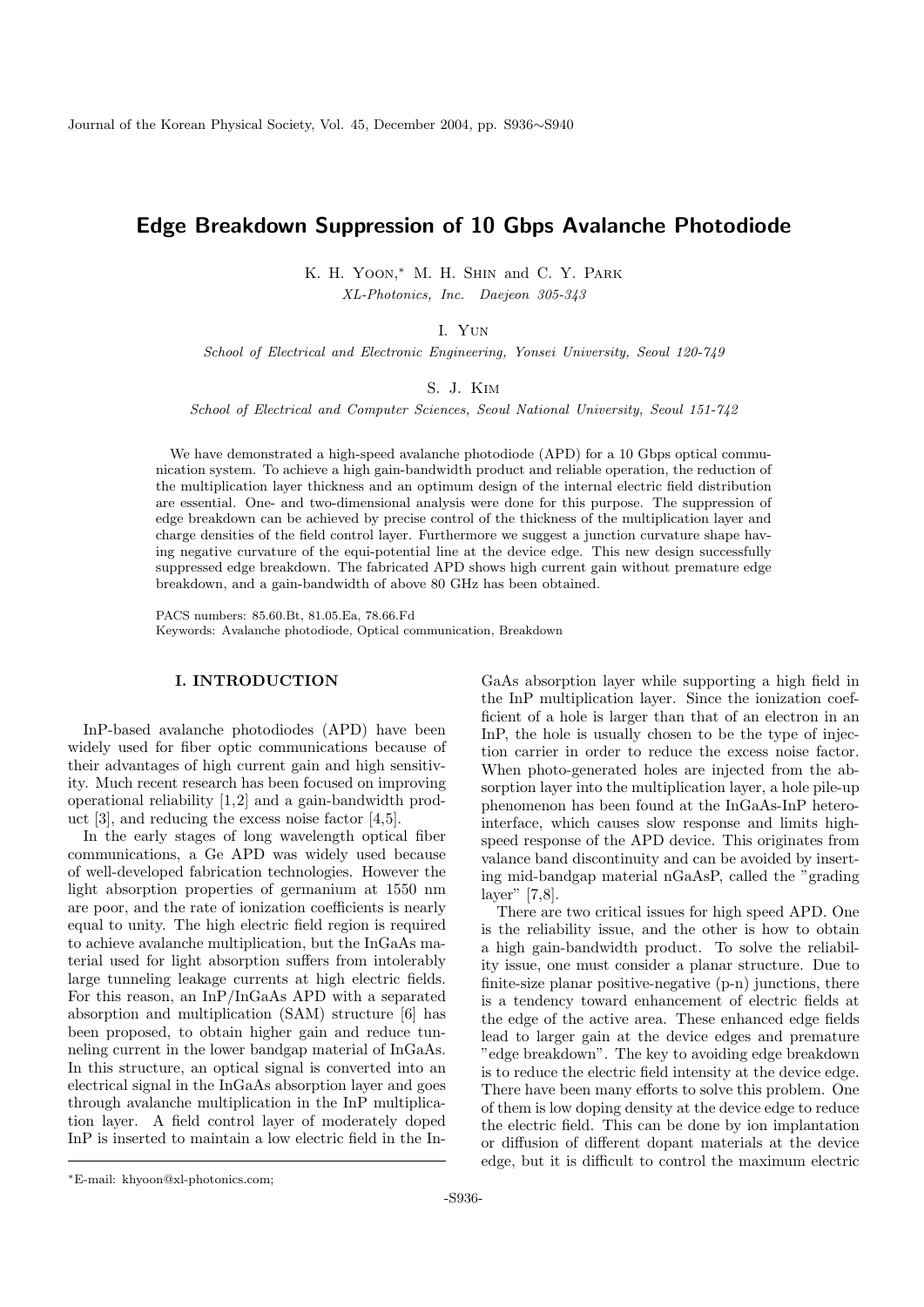field in the n-InP layer and the hetero-interface. The second method is the regrowth of the epitaxial layer after selective etching of the field control layer at the device edge [9]. During the etching and regrowth process, there is some charge accumulation in the regrown interface, identified by silicon acting as a donor. This interface charge makes it difficult to fabricate APD devices reproducibly and reliably.

In the third approach, a junction of constant doping density is shaped to create a wider multiplication region with consequently lower electric fields in the peripheral region of the device. A floating guard ring is a similar concept to realize the planar structure [10,11]. Floating guard rings have the same doping as the central active region but are electrically isolated, which tends to lower the surface electric fields when the junction is biased. The widely used method for the planar type APD for higher gigabit systems is the use of a floating guard ring structure.

Itzler [12] proposed InP/InGaAs APDs manufacturable by using a multiple Zn diffusion process. In this scheme, the floating guard ring and the shaped junction profile created by double Zn diffusion are combined. An attractive aspect of this method is that the device can be fabricated by using a simple, mature diffusion process without regrowth or ion implantation, but the guard ring fabrication is very difficult for an APD having a high gain-bandwidth product. To obtain a high gain-bandwidth product, the multiplication layer has to be very thin, so that formation of the floating guard ring is very difficult. We can form the floating guard ring and the shaped junction profile simultaneously by recess etching and a single diffusion process. This makes the device more reliable and manufacturable. In this paper, we calculated electric fields and avalanche gain factors as a function of bias voltages and structural parameters. Two-dimensional analysis was done for the optimum floating guard ring structure design. Based on the results, an APD for 10 Gbps was fabricated and measured.

#### II. DESIGN AND SIMULATION RESULTS

A one-dimensional epitaxial layer structure and electric field model of APD are shown in Figure 1. An n-InGaAs absorption layer (region 3 in Figure 1), an n-InP field control layer (region 2 in Figure 1), an n-InP multiplication layer (region 1 in Figure 1), and a  $p^+$  InP contact layer are assumed to be deposited on an  $\mathrm{n}^+$  InP substrate. Here, InGaAsP grading layers inserted between the absorption layer and the field control layer are assumed to be parts of the absorption layer. These  $p^+$ -in multiplication layer structures provide a uniform high electric field, which can increase the impact ionization collision rate of a hole. The ratio  $\alpha/\beta$  even approaches unity, this could reduce the carrier running path length,



Fig. 1. Model of APD structure and electric field profiles.



Fig. 2. Calculated  $E_M$ ,  $E_H$  and avalanche gain factor as a function of bias voltages.

transit time and avalanche build-up time in turn.

Let us assume that the x-coordinate is defined as shown in Figure 1, and a hole is injected at  $x = d_1 + d_2$ . Then the avalanche gain equation is given by

$$
M = \frac{1}{1 - \int_0^W \beta \cdot exp\{\int_x^W (\alpha - \beta) dx\} dx},\tag{1}
$$

where  $W = d_1 + d_2$ .

It is our purpose to find a solution for the avalanche gain factor,  $M(V)$ , as a function of bias voltage. The solution for the avalanche gain factor will provide the breakdown voltage  $(V_B)$  and other design parameters. Because the ionization coefficients are a function of the electric field, we must find the  $E(x)-V$  relation. To find the position-dependent electric field, the one-dimensional Poisson equation was solved and numerical calculation was carried out [13,14]. By using the parameters shown in Figure 1, the electric field has been successfully calculated as a function of bias voltage for a given layer structure. In the calculation, we used ionization coefficient data reported by Cook [15], and breakdown voltage defined as the voltage where gain exceeds 100. Figure 2 shows the calculated  $E_M$ ,  $E_H$  and avalanche gain factor as a function of bias voltage.

Based on this model, we calculated breakdown voltages as a function of the multiplication layer width  $(d_1)$ . Figure 3 shows the calculated breakdown voltages as a function of the multiplication layer width (MLW) for sev-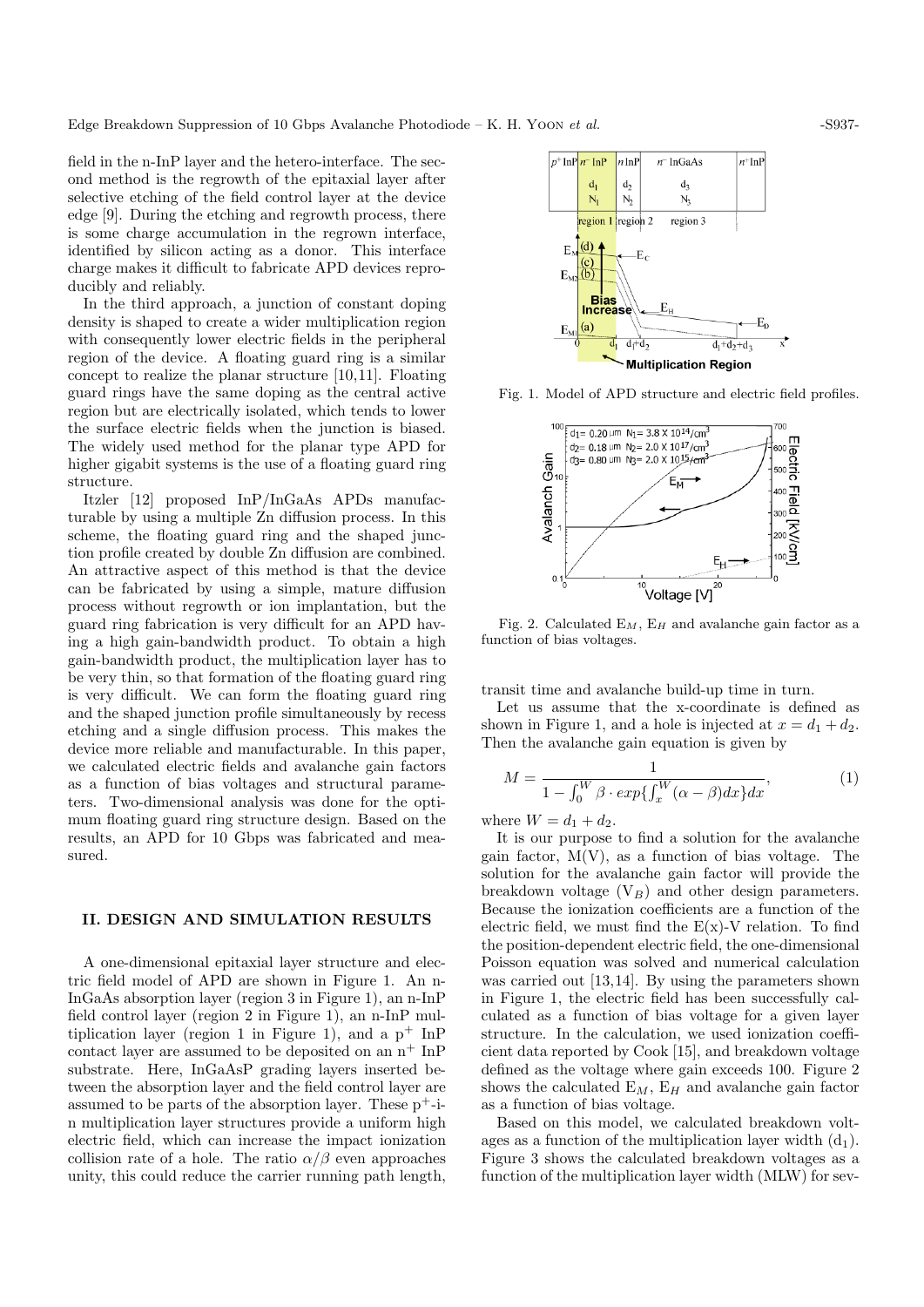

Fig. 3. Calculated breakdown voltages as a function of multiplication layer width and carrier densities of field control layer.



Fig. 4. Calculated breakdown voltages as a function of multiplication layer width and field control layer width.

eral carrier densities of the field control layer. Figure 4 shows the calculated breakdown voltages as a function of the multiplication layer width for three different cases of field control layer thickness. Breakdown voltage decreases as MLW increases from 0.1  $\mu$ m to the minimum  $V_B$ , defined as  $w_0$ , while breakdown voltage increases as MLW increases in the region where MLW  $>$  w<sub>0</sub>. Each curve has the minimum  $V_B$  marked with an arrow in the figure, and the minimum point  $w_0$  is independent of the carrier density or the thickness of the field control layer.

In a design of APD with a shaped junction profile, the MLW at the active region is less than that at the device edge or periphery. Thus, if the MLW at the active region is less than  $w_0$ , then  $w_0$  is always located between active region and device edge, where maximum gain is obtained. When the MLW at the device periphery is within  $w_0$ , the MLW at the device edge is greater than that at the device center in the active region, which means edge breakdown. Thus the MLW at the active region should be greater than  $w_0$ , to suppress the edge breakdown. Since a smaller MLW yields a higher gain-bandwidth product, we must find a structure having small  $w_0$ . As shown in Figure 3

-S938- Journal of the Korean Physical Society, Vol. 45, December 2004



Fig. 5. Calculated breakdown voltages as a function of multiplication layer width for three cases of absorption layer thickness



Fig. 6. E<sub>M</sub> ad E<sub>H</sub> curves at M = 100 as a function of MLW for different charge densities of field control layer.

and Figure 4, the minimum  $V_B$  depends neither on the carrier density nor on the thickness of the field control layer.

Figure 5 shows the breakdown voltage changes with the MLW for several cases of the InGaAs absorption layer thickness. The  $w_0$  depends sharply on the InGaAs layer thickness. Figure 6 shows the  $E_M$  and  $E_H$  for  $M = 100$ as a function of the MLW for several cases of charge densities of the field control layer. For stable operation and high performance,  $E_H$  should be sufficiently high to make photo-generated holes drift away, but should be low enough to suppress the tunneling and avalanche multiplication in the lower bandgap material InGaAs. This region is the shadowed band in Figure 6. For 10 Gbps operation, MLW should be less than  $0.3 \mu$ m. From Figure 5, the InGaAs absorption layer thickness should be less than 1.0  $\mu$ m, and charge density of the field control layer should be as high as  $3.5 \times 10^{12}$  /cm<sup>2</sup>.

The effect of floating guard ring structure on the device performance was analyzed by solving the twodimensional semiconductor equations. Figure 7 (a) shows the conventional floating guard ring, and Figure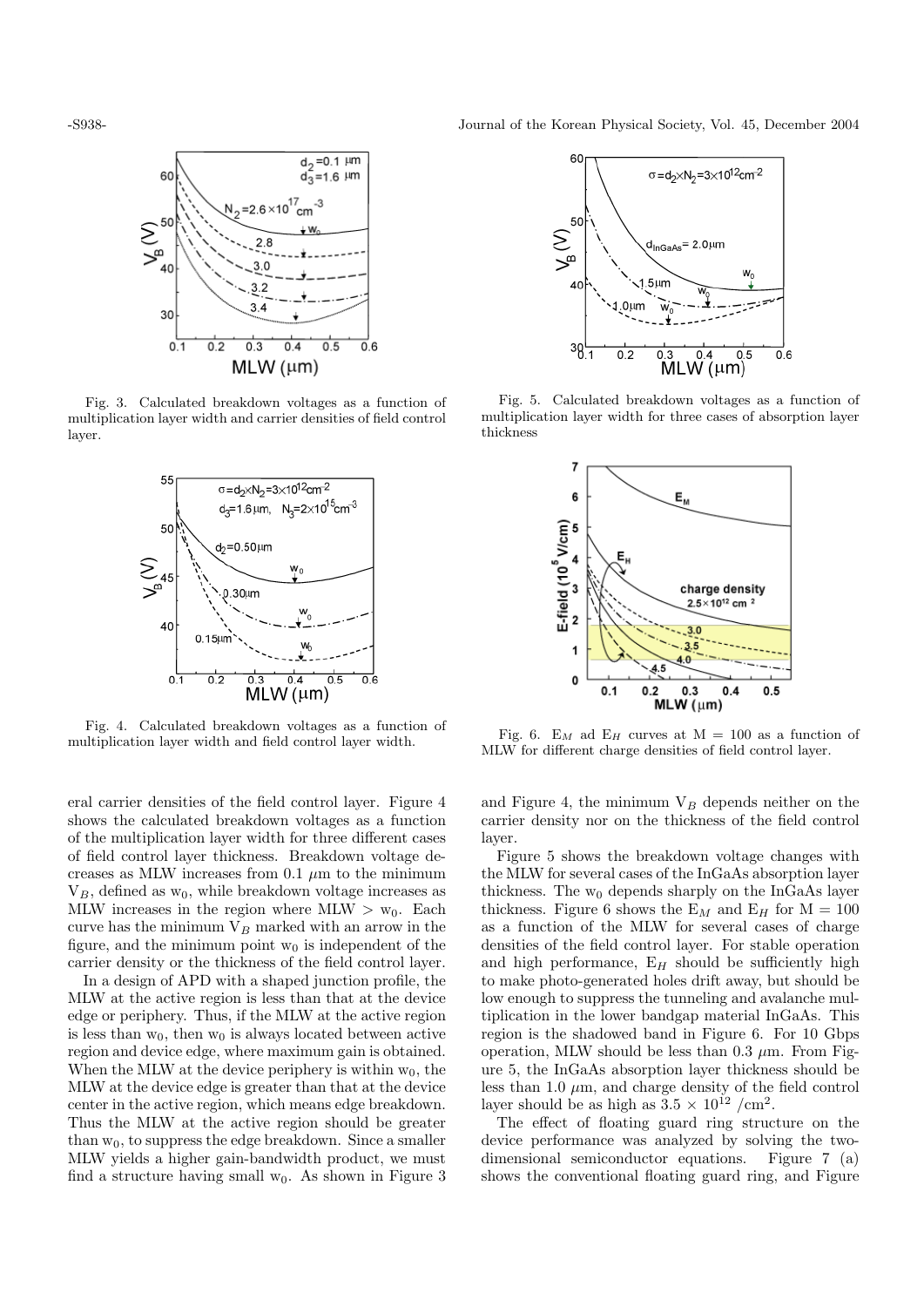

Fig. 7. (a) Conventional shallow floating guard ring and (b) proposed deep floating guard ring. (c) Electric field profile along the device.



Fig. 8. Typical current-voltage characteristics of fabricated APD.

7 (b) shows the proposed deep floating guard ring. The deep floating guard ring has negative curvature of the equi-potential line at the device edge. Figure 7 (c) shows the simulated electric field profile over the device along the cross cut shown in Figure 7 (a) and (b). In the case of the deep floating guard ring, the electric field at the device edge is efficiently suppressed.

### III. DEVICE FABRICATION AND MEASUREMENT

Metal-organic chemical vapor deposition (MOCVD) grown epitaxial wafers were used for the fabrication of the APD. An undoped InGaAs layer lattice-matched on an InP substrate was used for the absorption layer. Absorption layer thickness was reduced to 0.8  $\mu$ m for 10 Gbps operation. The charge density of the field control layer was  $3.5 \times 10^{12}$  /cm<sup>2</sup> to increase the electric field in the InP multiplication layer for higher gain while maintaining a low electric field in the InGaAs absorption layer to avoid tunneling phenomena. InGaAsP grading layers are inserted to remove hole pile-up at the InGaAs-InP hetero-interface.

The p-junction is formed by the thin film deposition



Fig. 9. two-dimensional gain profile across the devices.



Fig. 10. Experimentally measured bandwidth of fabricated APD.

of ZnP composition followed by rapid thermal annealing. This process is the same as the method for manufacturing the reliable planar PIN photodiodes. The recessed junction profile was obtained by etching an InP top layer before Zn diffusion. This process needs no epitaxial regrowth or double-diffusion of Zn. The junction curvature can be obtained by well controlled reactive-ion etching (RIE) and single diffusion of Zn. The MLW of the center active region can be controlled to be less than 0.3  $\mu$ m by adjusting the diffusion time, while the MLW of the device edge could be made greater than that of the center active region by RIE of the center active region. The difference of the MLW of the two regions can be controlled by RIE time. The floating guard ring region was also etched out to form a deep floating guard ring. To reduce the junction capacitance, back surface illumination geometry was introduced. Front p-metalization was made by using Ti/Pt/Au alloy. The Back surface of the device was thinned and polished.  $\text{SiN}_x$  dielectric